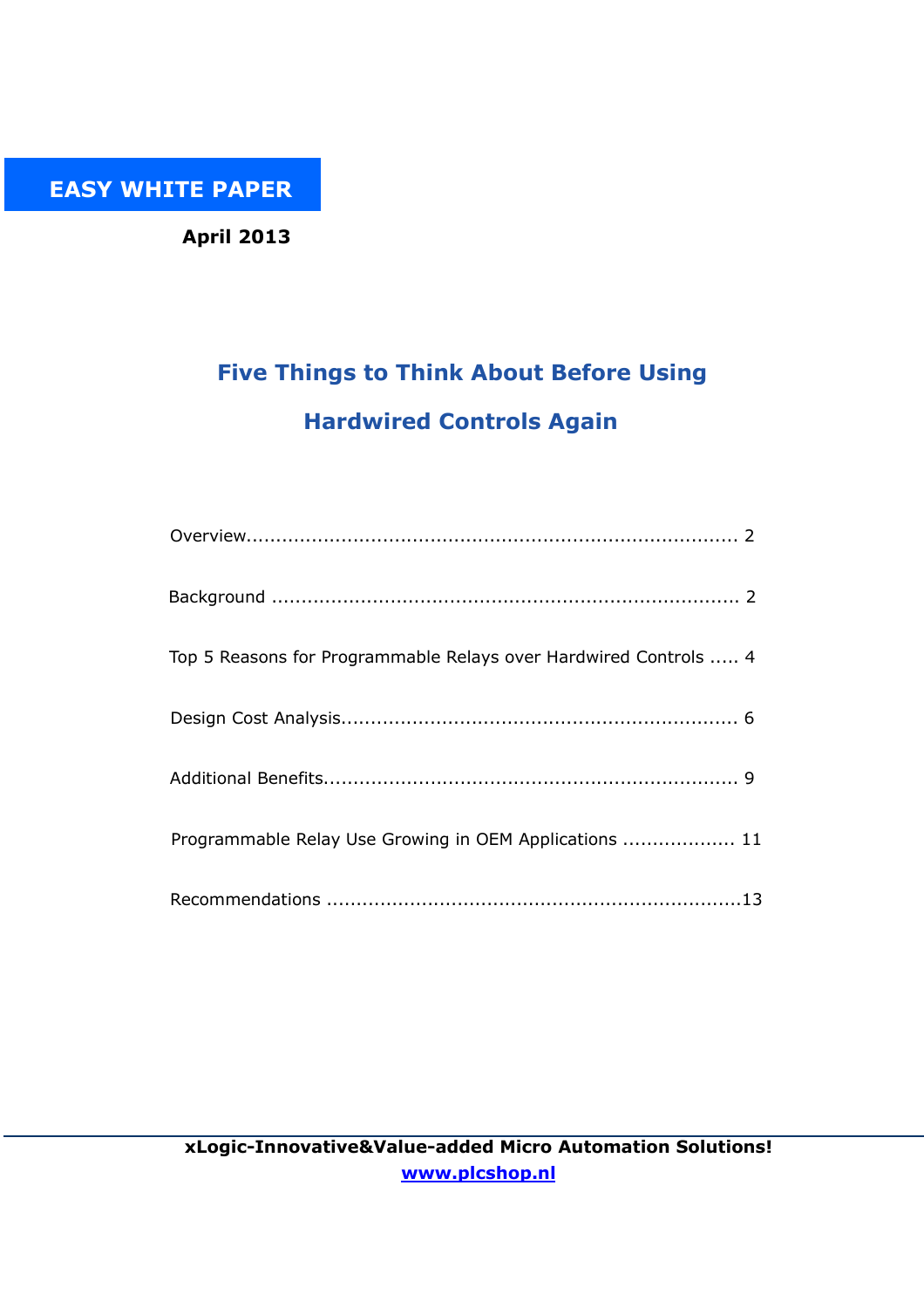### **Overview**

There are Original Equipment Manufacturers (OEMs) across many industries who build products that use small control systems with traditional, simple hardwired controls such as cube relays, timers and counters. These small control systems are commonly found on assembly equipment, conveyors, machine tools, presses and pumping equipment used for both commercial and consumer applications such as industrial manufacturing, HVAC equipment, door/gate controls, commercial appliances, vending machines and amusement equipment. OEMs in all business sectors continue to struggle justifying the use of legacy control designs to meet current and future business objectives.

Today, many of these OEMs are migrating their traditional hardwired control designs toward alternative control systems. In fact, for most OEMs, programmable relays can serve as a very cost effective controller for their products due to not only their increased flexibility and reduced physical size, but also because they offer a lower total cost solution with quicker assembly and installation compared to hardwired controls. This report is written to help OEMs determine the 'real cost' of using traditional hardwired controls by comparing it to the 'real cost' of using commercially available programmable relays.

### Background

Programmable relays are microprocessor-based controllers that have similar capabilities to a PLC (Programmable Logic Controller) with built-in timers, counters and compare instructions, but can be programmed more

xLogic-Innovative&Value-added Micro Automation Solutions! www.plcshop.nl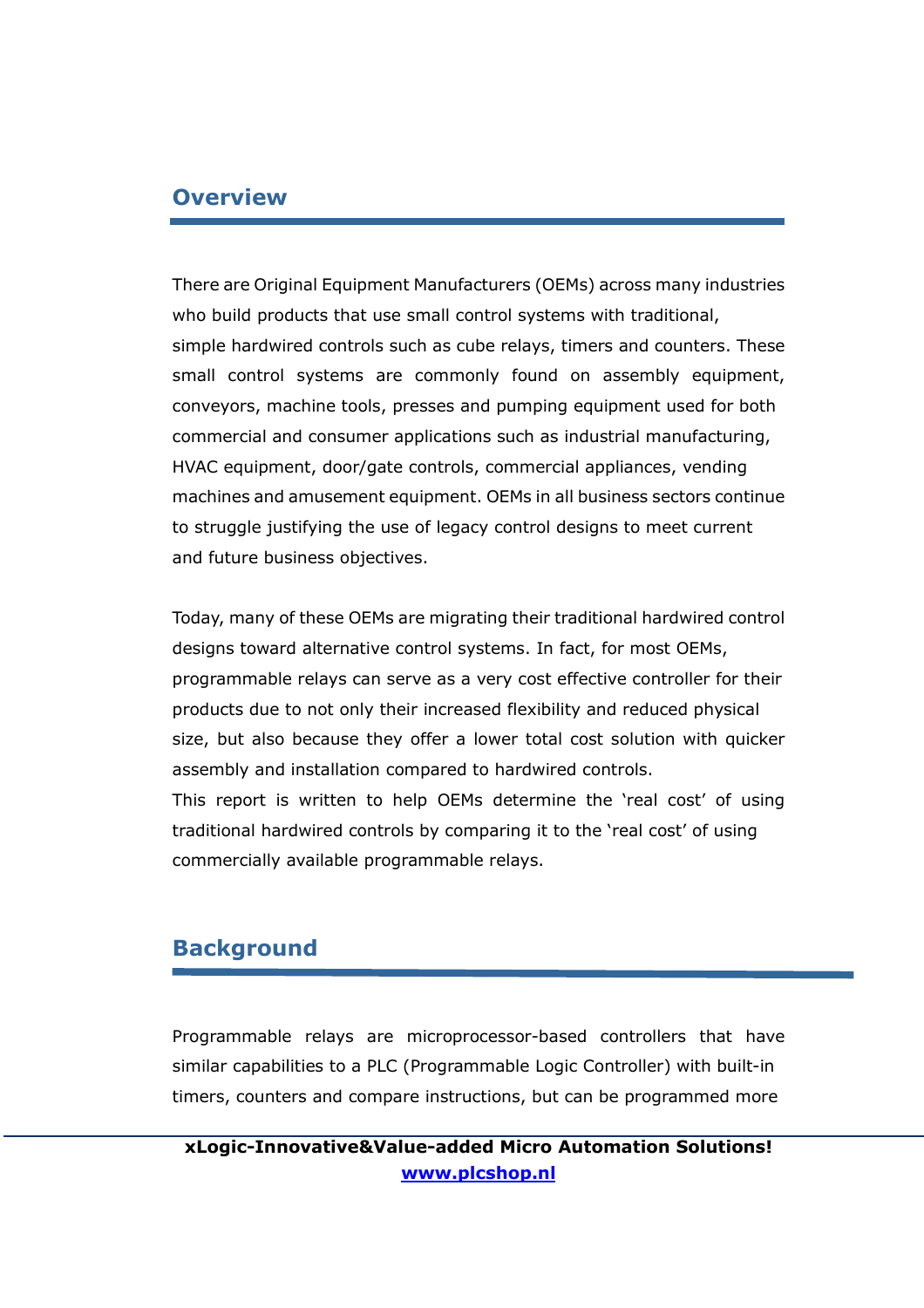easily like wiring simple hardwired controls. In the past, OEMs were forced to choose between simple hardwired controls or internally developed and designed custom controllers for their products. In either case, very small systems often could not justify the cost of a PLC, or similar controller, until the programmable relay became available.



#### Programmable Relay Market Position

Programmable relays are used in many industries and are now being used in new applications that previously were cost, technology or size prohibited. For example, programmable relays are replacing hardwired timers, counters and cube relays in applications ranging from ventilator controls in office buildings to sequential control systems for industrial manufacturing. Additionally, programmable relays are now penetrating a wider variety of non-manufacturing or commercial OEM applications as OEMs become

xLogic-Innovative&Value-added Micro Automation Solutions! www.plcshop.nl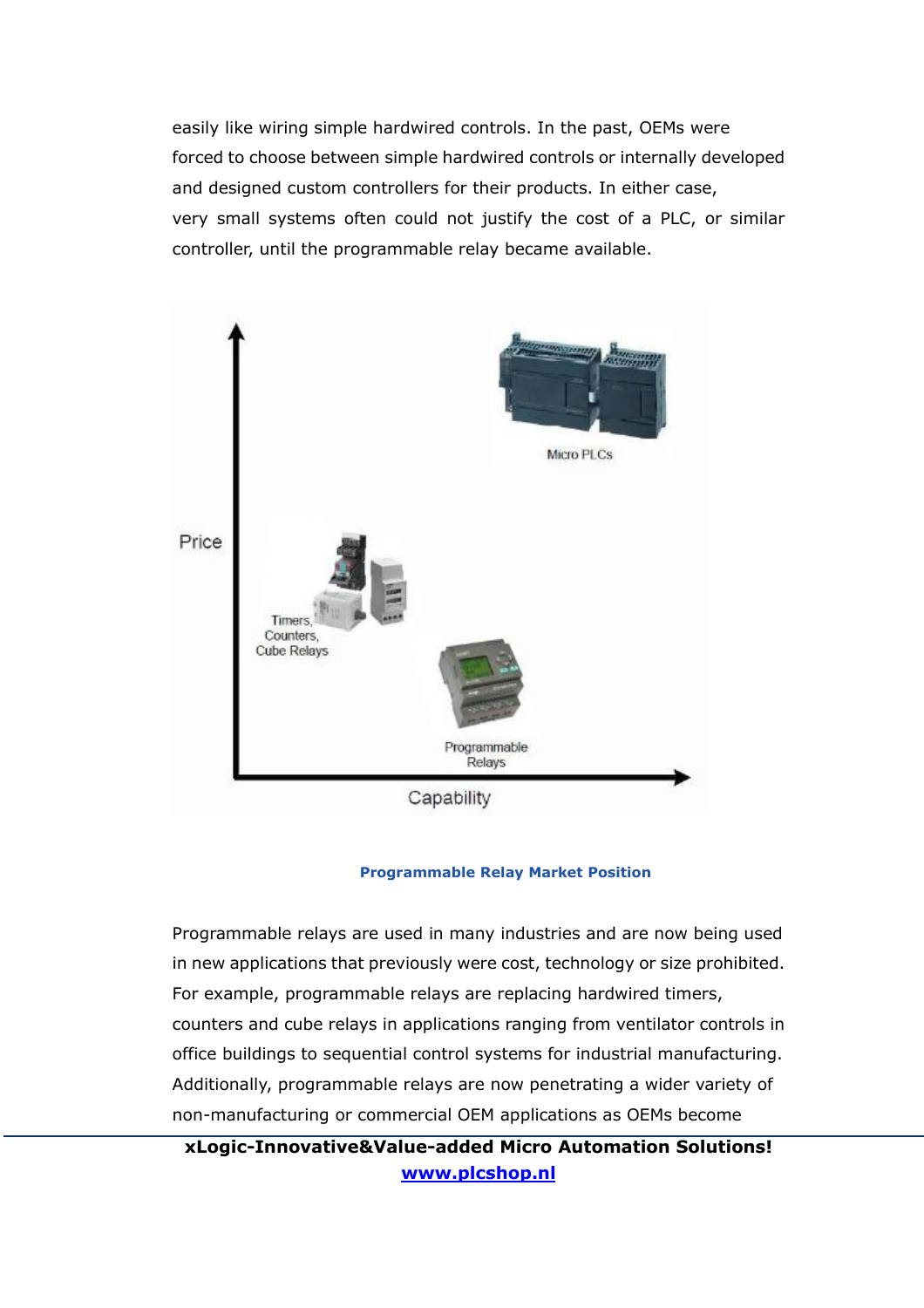more aware of the importance of the total cost of their products.

### Top 5 Reasons for Programmable Relays

### over Hardwired Controls

#### 1. Number of Components

The basic design of a programmable relay includes common control functions as built-in features to eliminate the purchase of separate control devices. Multiple timers, counters and cube relays can be replaced with a single programmable relay, greatly reducing the number of required components. This helps OEMs control costs and reduce component inventory levels and purchasing overhead.

#### 2. Enclosure Size

The size of an enclosure required for multiple hardwired devices is much larger than that of a single programmable relay. The compact mechanical footprint of a programmable relay, with standard DIN rail or panel mounting clip options, significantly reduces the required electrical enclosure size. The size of an enclosure not only affects the individual enclosure cost, but more importantly the size of the machine and location to mount the enclosure.

#### 3. Engineering and Configuration Effort

The programmable relay, as a single integrated and configurable device, greatly improves the OEM's process of design and configuration. Easy to understand drawings can be developed quickly using provided CAD templates from the programmable relay suppliers. Simple programming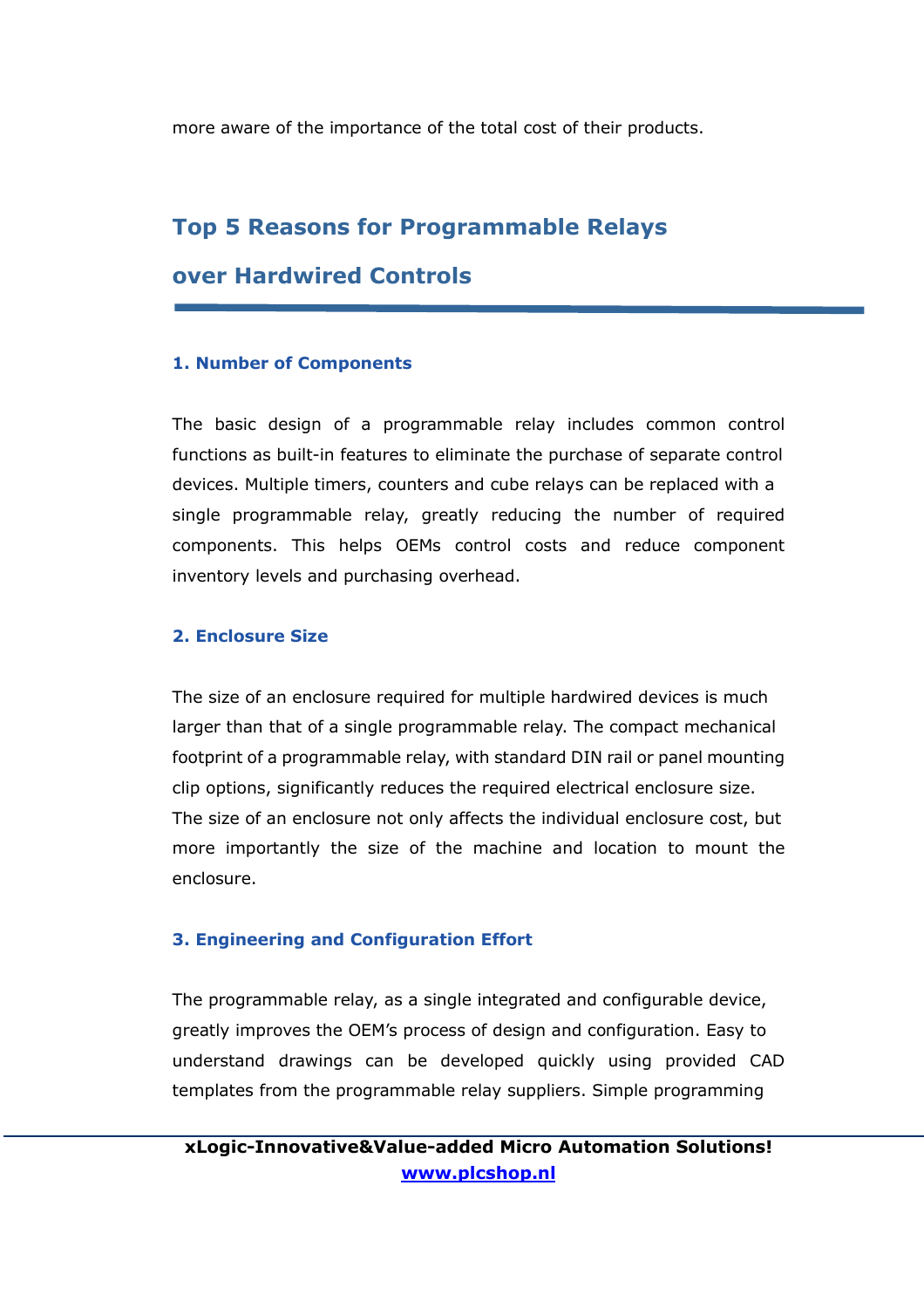commands based on hardwired principles make configuring a programmable relay easy and eliminate the need for an engineer or trained programmer to configure it.

#### 4. Manufacturing and Installation Cost

Assembly and testing of a system with hardwired controls requires a significant amount of interconnect wiring between individual devices, increasing material costs such as wire, terminal blocks, wire duct, DIN rail, etc., and labor costs. Installing and wiring a single programmable relay with a built-in power supply and screw terminals greatly reduces wiring time and testing with fewer connections and fewer possible points of failure.

#### 5. Maintenance and Modification Support

A control system based on programmable relays helps an OEM reduce the amount of time for commissioning and maintenance. An integrated display and keypad on a programmable relay provides alarm messages and I/O status for easy troubleshooting, often eliminating the need for a multi-meter or logic probe, which is used to maintain hardwired controls. Customizing a programmable relay system to meet changing customer needs only requires programming changes without additional devices.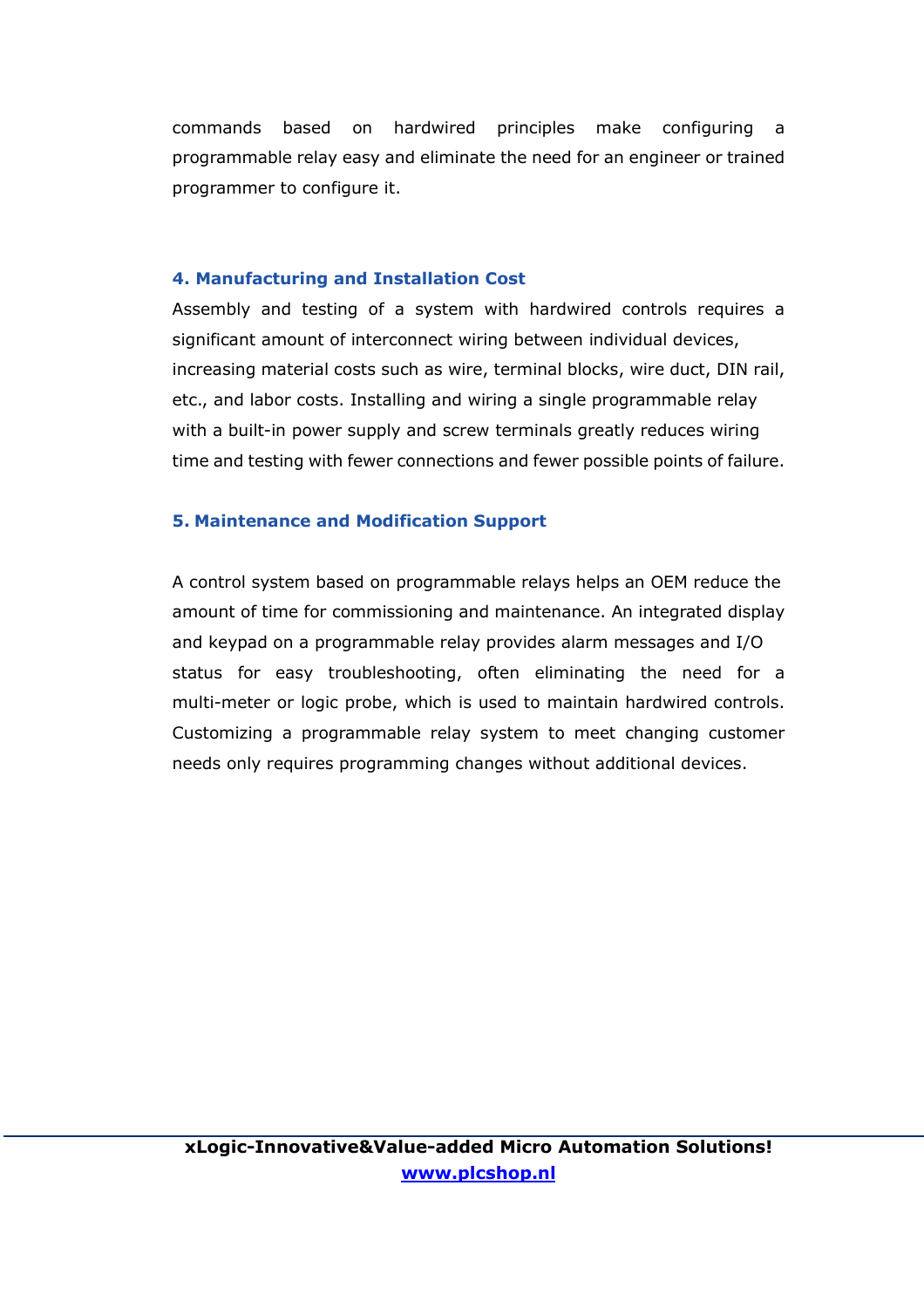

Hardwired Controls Electrical Panel



Programmable Relay Electrical Panel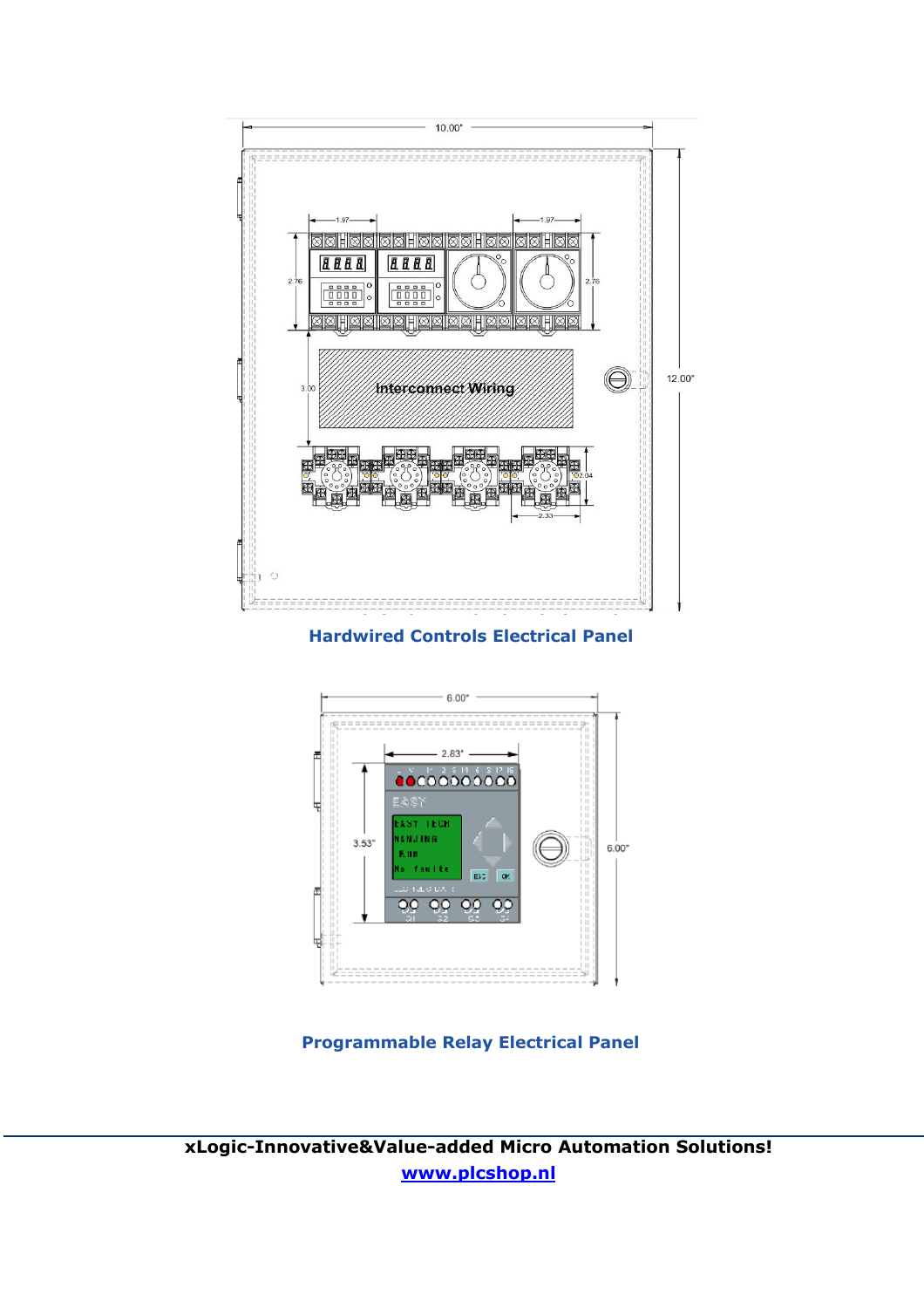# Design Cost Analysis



Design and Cost Value Chain

Total cost in any control system has a mix of fixed costs and variable costs. Simple hardwired controls such as start/stop inputs, run lights, timers or counters, and loads may have lower fixed product costs in a very small system, but in larger systems the fixed component costs, interconnect wiring costs and electrical enclosure costs increase significantly. Programmable relays may have a slightly larger initial capital investment for software, a programming cable and a memory cartridge, but it greatly reduces the cost of wiring and the enclosure size when compared to simple hardwired controls.

For example, compare a typical control system with two timers, two counters, and four cube relays to control four load devices such as motors, actuators, etc.

| <b>Device</b> | <b>Description</b>                                                                                         | <b>Number Used</b> |
|---------------|------------------------------------------------------------------------------------------------------------|--------------------|
| Timers        | Rotary adjustable timers in<br>pluggable sockets                                                           | $\mathcal{P}$      |
| Counters      | Thumbwheel adjustable counters in<br>pluggable sockets                                                     |                    |
| Relays        | Double-Pole/Double-Throw cube<br>relays in octal sockets for start/stop,<br>pilot light, and load circuits |                    |
|               |                                                                                                            |                    |
|               | Two single-phase motors and two                                                                            |                    |
| Loads         | actuators                                                                                                  |                    |

#### Example Parts List – Hardwired Controls System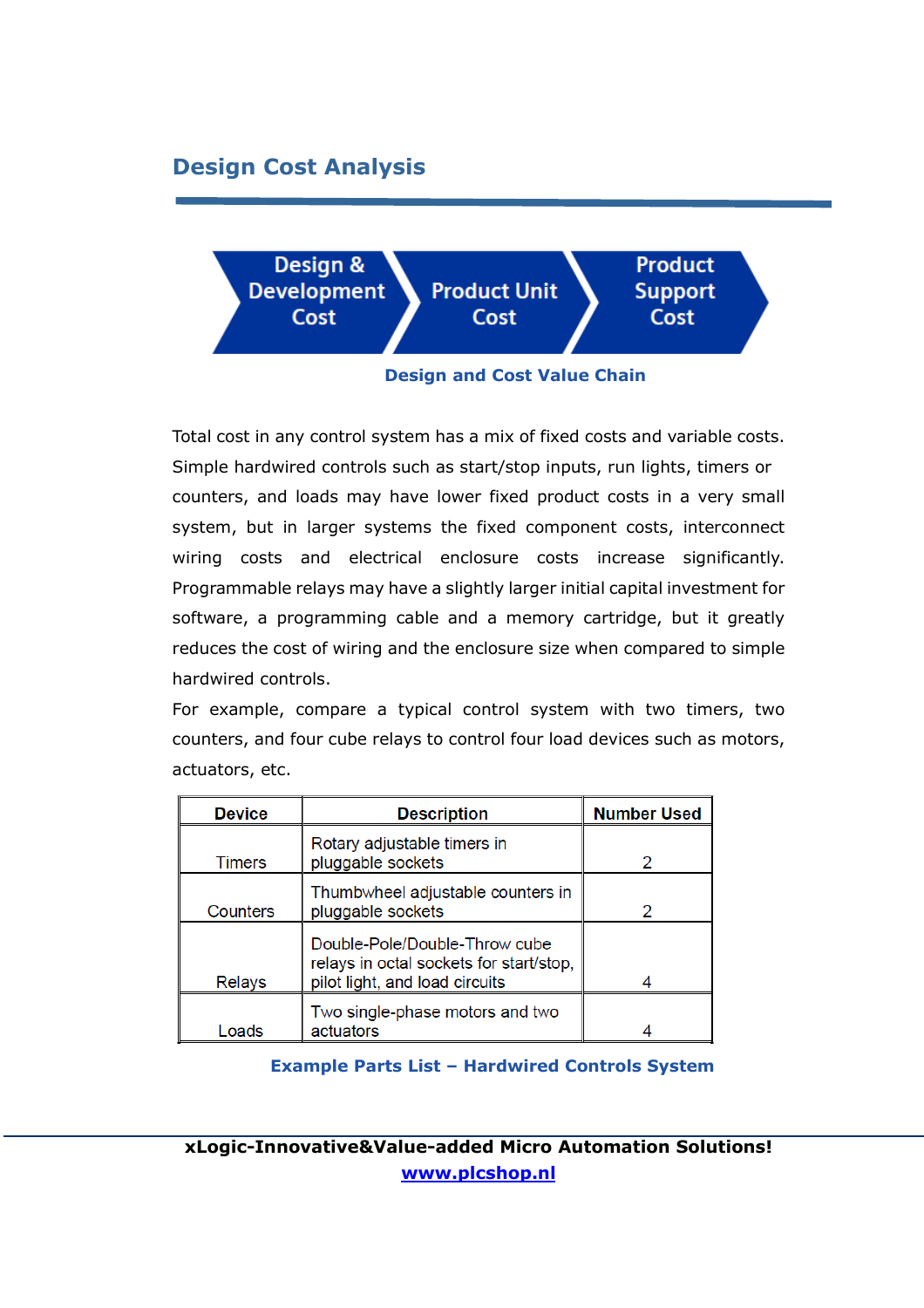#### Product Unit Cost

The recurring product cost for a hardwired-based simple controls system, configured as previously described, will actually be more in most cases than an equivalent programmable relay system. This is often because of the increased required enclosure size for the hardwired controls, higher costs for individual timer/counter devices, and the additional labor required for interconnect wiring. Material costs for electrical enclosures have probably experienced the largest price increases in recent years when compared to other control products, with many enclosure suppliers raising their prices more than once per year. Additionally, the footprint size for most industrial timers and digital counters, when combined with typical cube relays, can increase the enclosure size significantly with addition of only a few components. The total hardware and manufacturing costs for this example system results in a 60 percent savings when using a programmable relay design instead of hardwired controls.

| <b>Component &amp; Enclosure Cost Comparison</b> |      |                |       |  |  |  |
|--------------------------------------------------|------|----------------|-------|--|--|--|
| <b>Device</b>                                    | Qty  | Est. Cost each | Total |  |  |  |
| <b>Timers</b>                                    | 2    | €45            | €90   |  |  |  |
| Counters                                         | 2    | €60            | €120  |  |  |  |
| Relays                                           | 4    | €15            | €60   |  |  |  |
| <b>Enclosure</b><br>12"Hx10"Wx8"D                |      | €88            | €88   |  |  |  |
| €358<br><b>Hardwired Controls Total Cost</b>     |      |                |       |  |  |  |
| Programmable<br>Relay                            |      | €89            | €89   |  |  |  |
| <b>Enclosure</b><br>6"Hx6"Wx4"D                  |      | €40            | €40   |  |  |  |
| <b>Programmable Relay Total Cost</b>             | €129 |                |       |  |  |  |

#### **Component and Enclosure Cost Comparison**

Design and Development Cost

xLogic-Innovative&Value-added Micro Automation Solutions! www.plcshop.nl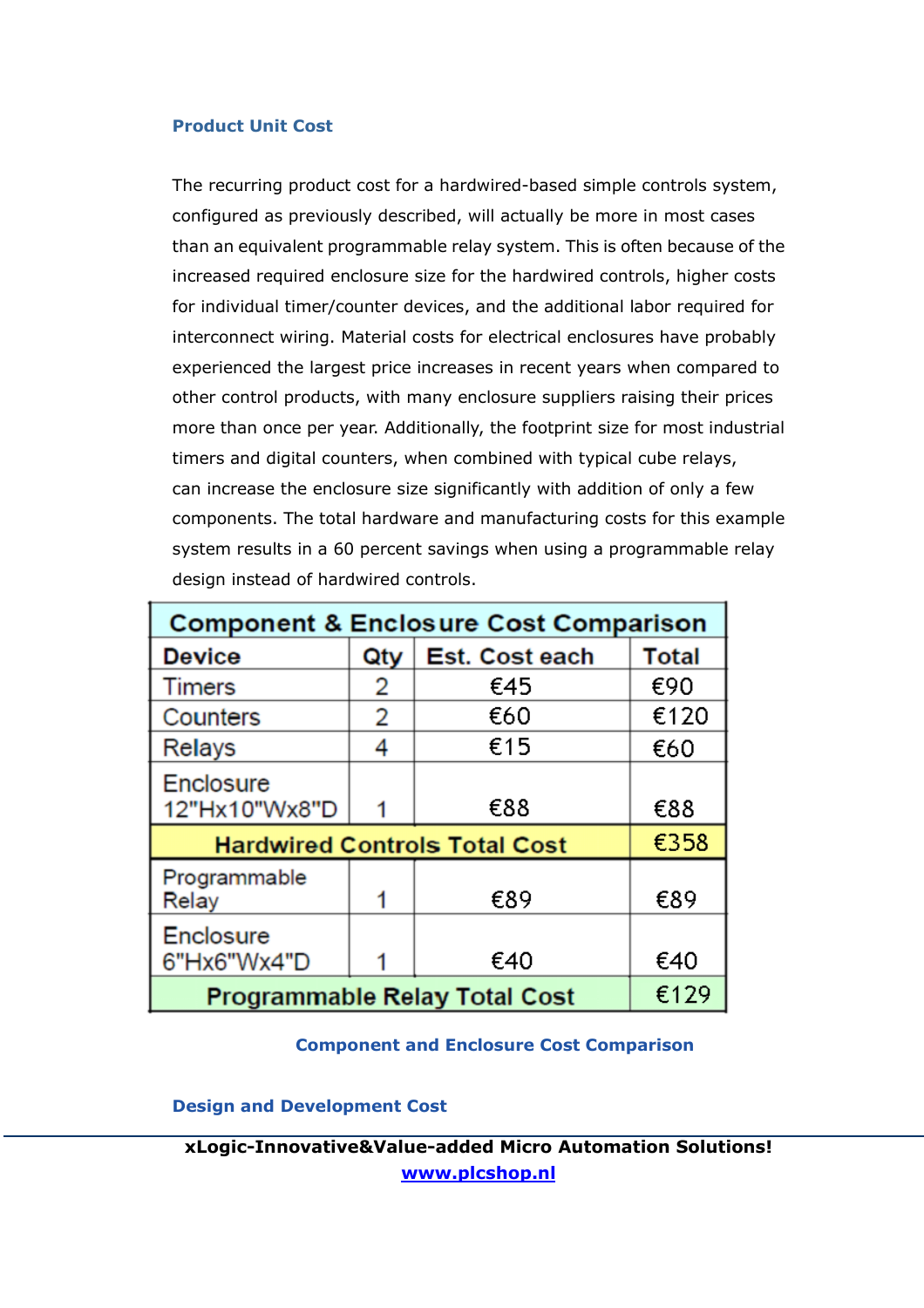A simple hardwired control design requires a prototype capital investment, as well as some additional costs for design and development. This is because of the amount of schematic engineering for interconnecting wiring, along with additional design engineering to validate compatibility between the individual devices. In a comparable programmable relay system, the capital investment for developing hardware and software is slightly more, but significant savings are seen in the engineering effort, estimated at nearly a 60 percent savings over hardwired controls. The only engineering required on a programmable relay system is writing the application program. No hardware engineering needs to be performed by the OEM on the internal components such as timers, counters, contacts, and coils when using a programmable relay system.

| <b>Wiring Comparison</b>                    |                                     |                |       |  |  |  |
|---------------------------------------------|-------------------------------------|----------------|-------|--|--|--|
| <b>Device</b>                               | <b>Total</b><br><b>Terminations</b> | Est. Cost each | Total |  |  |  |
| Timers (2)                                  | 10                                  | \$3            | \$30  |  |  |  |
| Counters (2)                                | 10                                  | \$3            | \$30  |  |  |  |
| Relays (4)                                  | 20                                  | \$3            | \$60  |  |  |  |
| <b>Hardwired Controls Total Wiring Cost</b> | \$120                               |                |       |  |  |  |
| Programmable<br>Relay (1)                   | 18                                  | \$3            | \$54  |  |  |  |
| <b>Programmable Relay Total Cost</b>        | \$54                                |                |       |  |  |  |

Wiring and Manufacturing Cost Comparison

#### Product Support Cost

Depending upon the complexity and quality of the control system design, an OEM may dedicate 7-10 percent of their resources to support tasks. These costs may increase if a hardwired component becomes obsolete, or if customers have special I/O requirements and re-engineering of a simple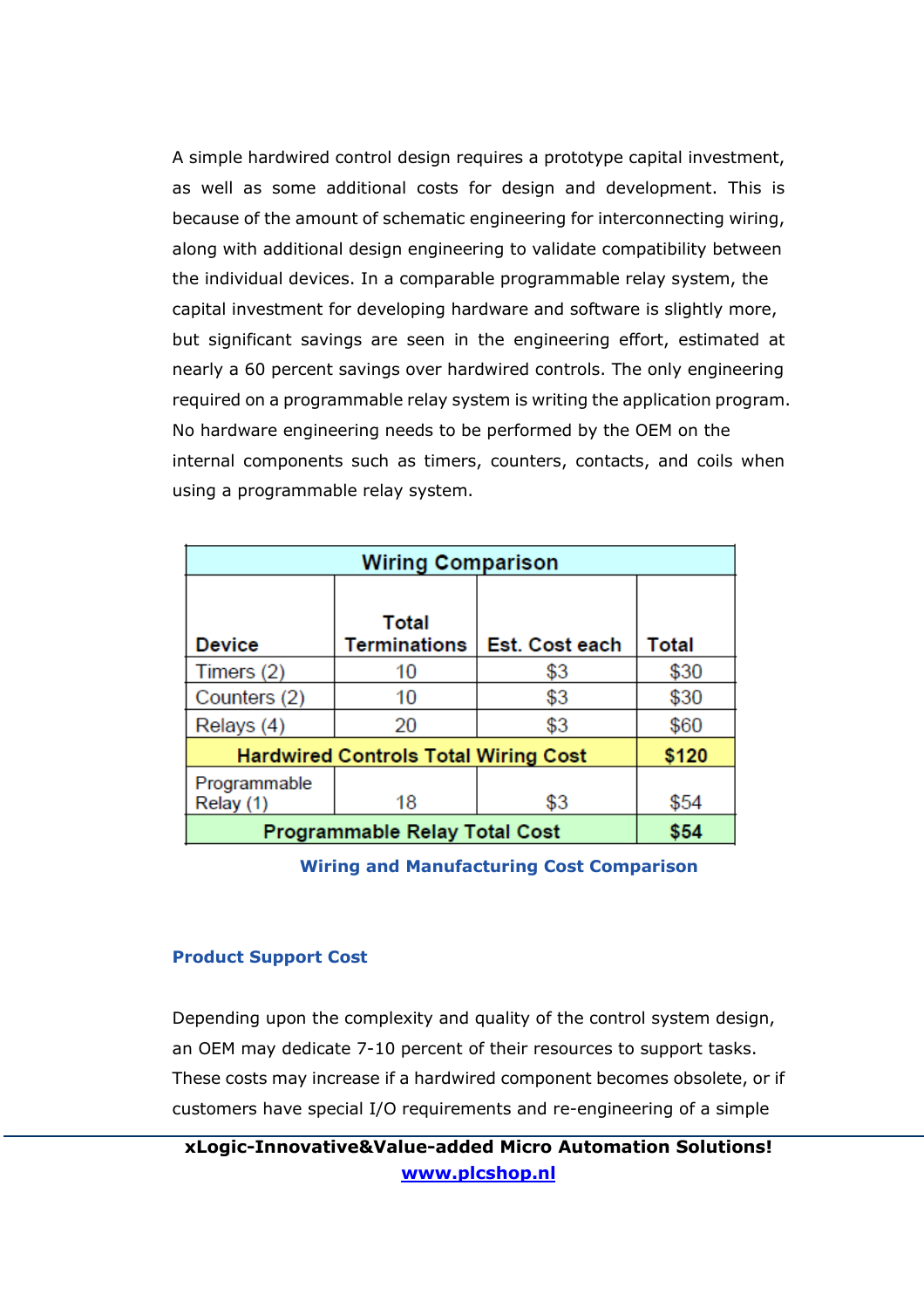control system is required. With an equivalent programmable relay system, re-engineering and internal support only requires a programming change, or the addition of an expansion I/O module. Additionally, the support of a programmable relay system is most often a shared responsibility between the OEM and the programmable relay supplier, of which the leading suppliers have a combination of technical phone support personnel and local application engineering staff.

### Additional Benefits

Beyond higher processing power, compactness and reduced hardwiring, programmable relays offer a number of benefits to OEMs:

**Broader application span:** Extensive flexibility and simple programming language standards allow programmable relays to meet a wide variety of OEM product requirements.

**Easy re-use of software:** The scalability of programmable relays and their common programming software can be easily re-used and reloaded to accommodate the changing needs of the users of the OEM products.

Low implementation cost: Built-in common control functions such as timers, counters, real-time clocks, high speed counters, temperature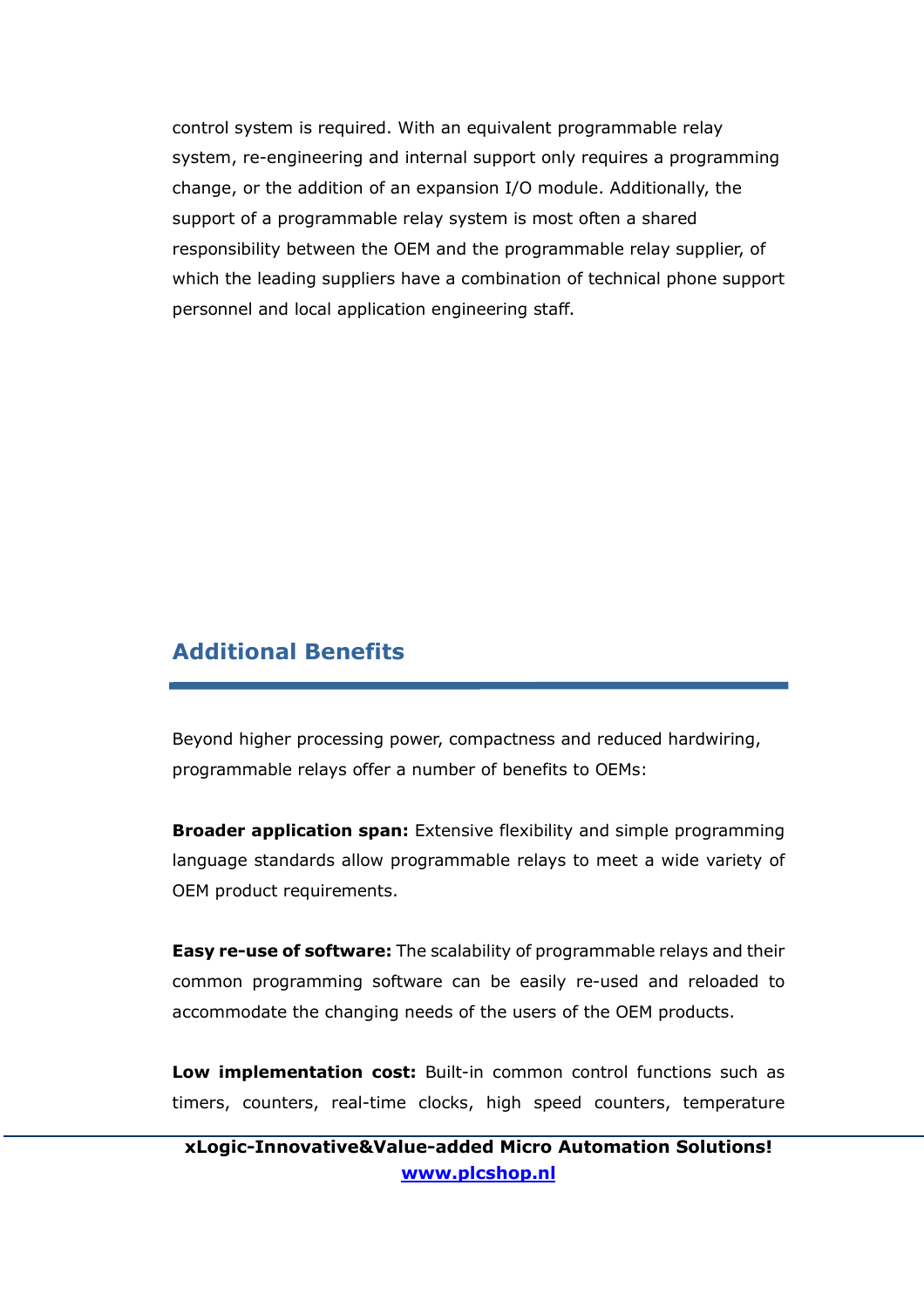controls, etc. provide the capability of solving complex tasks with minimal programming.

**Built to Industrial Standards:** Programmable relays are designed to operate in harsh industrial manufacturing environments, which provides manufacturing grade reliability for any non-manufacturing application at no additional cost.

#### Preferred Features and Functions of Programmable Relays

- $\Diamond$  Scalable and portable application programs
- $\Diamond$  Built-in functions for common control needs
- $\Diamond$  Wide variety of I/O connecting the most common digital or analog signals
- $\Diamond$  Built-in display & keypad for user messages, I/O status and parameter changes
- $\Diamond$  Password protection for software and keypad & display
- $\Diamond$  Ability to make program changes from built-in display & keypad
- $\Diamond$  Rugged industrial design for maximum electrical and temperature Reliability
- $\Diamond$  It's optional for xLogic to act as slave or master in certain Modbus communication network
- $\Diamond$  Standard Modbus RTU/ASCII/TCP communication protocol supported
- $\Diamond$  Powerful communication interface optional : RS232/RS485/Ethernet and SMS

## Programmable Relay Use Growing in

# OEM Applications

Use of programmable relays in the OEM market is growing rapidly. OEMs have begun embracing programmable relays in a variety of applications as they continue to face challenges that require lower costs, greater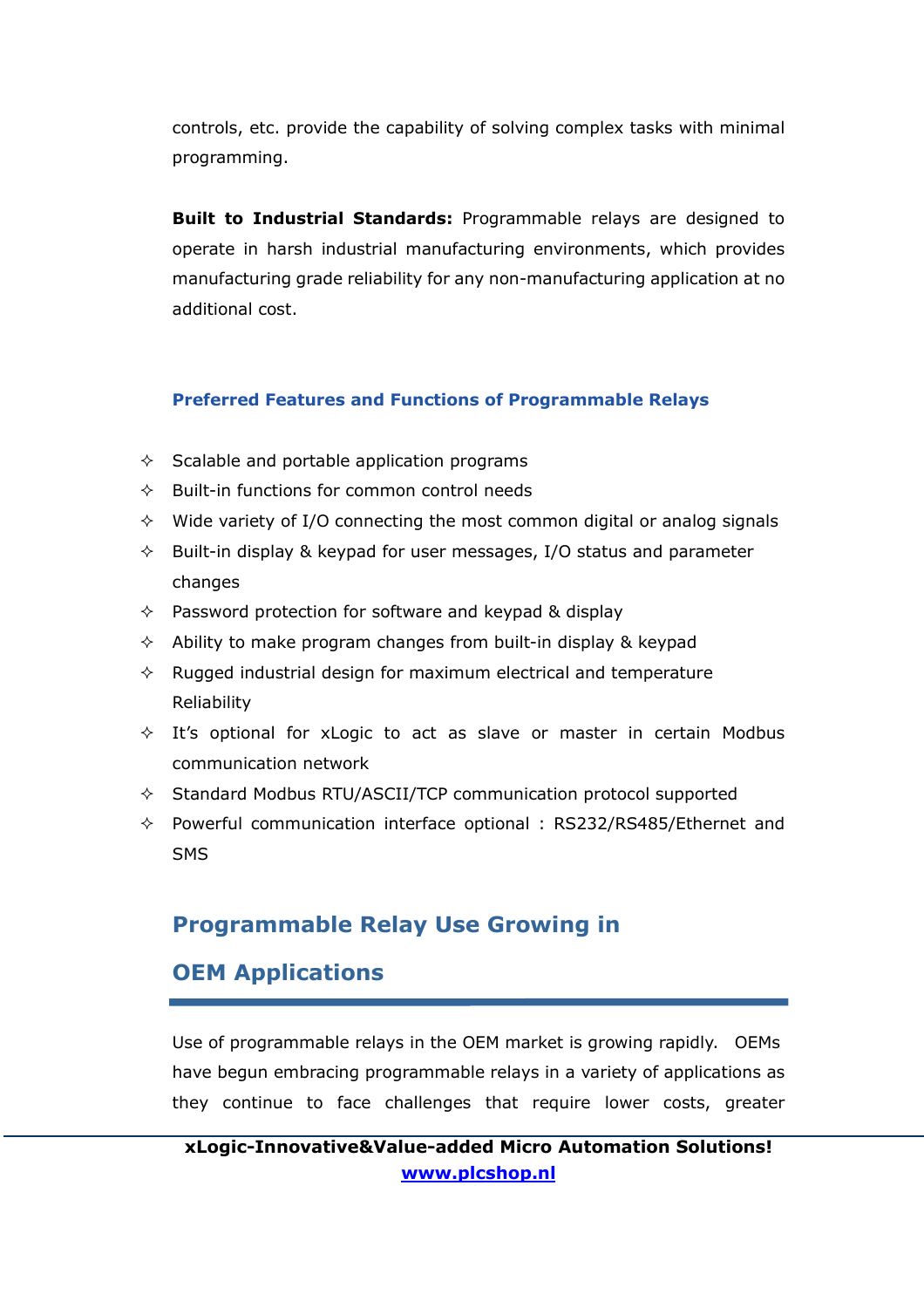functionality, and smaller product sizes, which has expanded the role of programmable relays beyond traditional markets.

On-time delivery of their equipment to the market is extremely critical to OEMs today. Any delay can result in lost sales. The environment of continuously changing demands from customers frequently translates into shorter product lifecycles for OEM products, which is why some early adopter OEMs now have begun to look into commercially available programmable relays instead of hardwired controls or a custom control board. These OEMs are able to use programmable relays to enable faster time to market and quicker updates of their existing products to meet customer demands. The resulting use of programmable relays increases the agility and flexibility of OEM products and reduces life cycle costs.

The trend in the programmable relay market is to offer a product with rich functionality in a compact size. One unique feature is a built-in LCD display with keypad for changing function parameters and programming directly on the device, along with the ability to display configurable text messages and I/O status.

A programmable relays' display can provide users with a variety of important information. When programming the device through the front panel, the display shows the connected function blocks. When in operating mode, the display can show text messages, the status of inputs and outputs, and variable and current values, as well as time and date information. The display can also show the parameter values being changing from the front panel such as timer and counter set points, PI control parameters for temperature applications, etc.

### Examples of Applications for Programmable Relays

 $\Leftrightarrow$  Assembly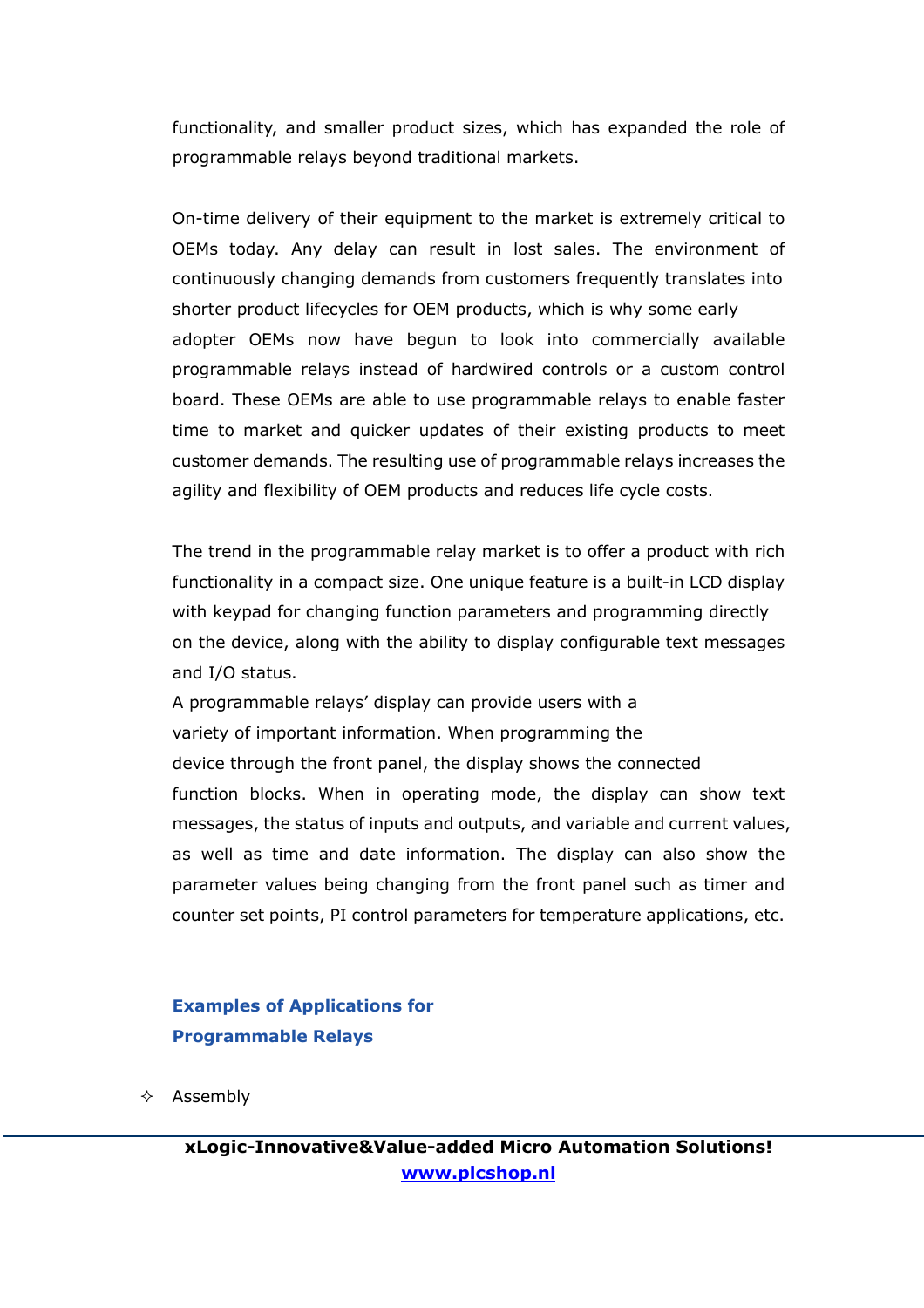- $\Leftrightarrow$  Pumping
- $\Leftrightarrow$  Compressors
- $\Diamond$  Small machine control
- $\div$  Lifts/Hoists
- $\Diamond$  Press/Stamping
- $\diamond$  Signaling/Annunciators/Alarming
- $\Diamond$  Tank level control
- $\Diamond$  Material handling & packaging
- $\Diamond$  Environmental chambers

#### Emerging Programmable Relay Market: Building Automation

Lighting control by modern programmable relays provides building automation solutions for:

- $\Diamond$  Daylight / time dependent light control
- $\Diamond$  Group lighting control
- $\Leftrightarrow$  Peak load minimization
- $\Diamond$  Energy management
- $\Diamond$  Heater / Climate / Ventilation control by modern programmable relays

provides building automation solutions for:

- $\Diamond$  Temperature control
- $\Diamond$  Energy management
- $\Diamond$  Time / temperature dependent control
- $\Diamond$  Environmental and weather condition based control
- $\Diamond$  Safety and security alarming for air quality control

Rich functionality, ease of use and the compact size of modern programmable relays is beneficial to OEMs. It is expected that an increasing number of OEMs will begin using programmable relay solutions in their products to reduce overall costs, speed up time to market and provide product performance improvements.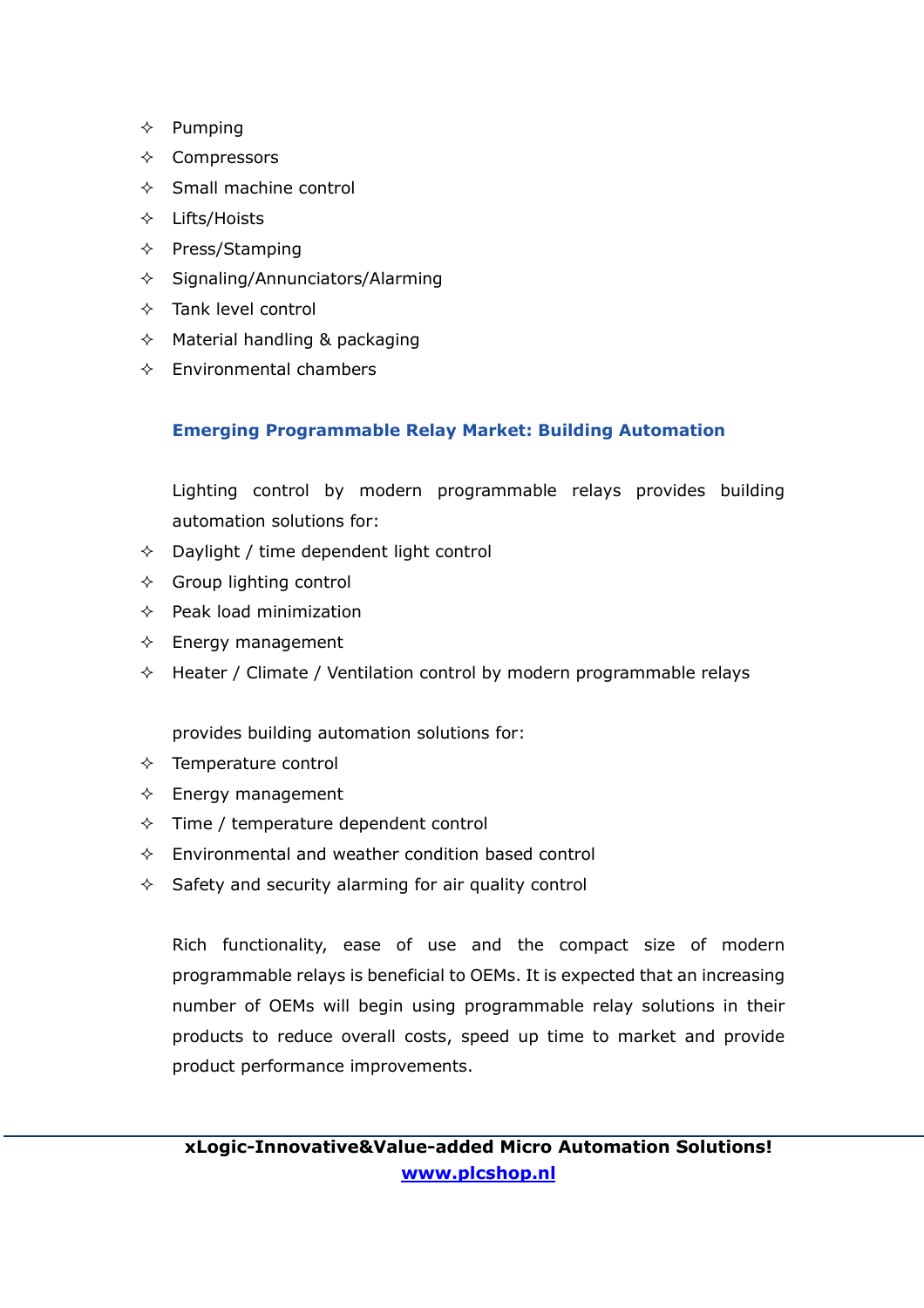OEMs will continue facing challenges to raise productivity, lower product costs, reduce operating costs and increase return on investment (ROI) to remain competitive in the global market. This is expected to result in the increased use of programmable relays in place of hardwired controls and custom boards across many industries.

### Examples of OEM Applications in Building Automation

- $\Diamond$  Lighting controls
- $\Diamond$  HVAC/Climate controls
- $\Diamond$  Door/Gate controls
- $\Diamond$  Automated window blinds
- $\Diamond$  Security controls
- $\Diamond$  Entertainment/Theatrical controls
- $\Leftrightarrow$  Vending

# Recommendations

- $\Diamond$  An OEMs decision to either buy programmable relays or design a system with hardwired controls must be weighed against its goal of lowering total costs while fulfilling business objectives to quickly produce product variants to meet changing market demands.
- $\Diamond$  OEM engineering should focus on investing in core product competencies rather than distracting its efforts to maintain a custom hardwired controls system design for which effective packaged solutions such as programmable relays are available.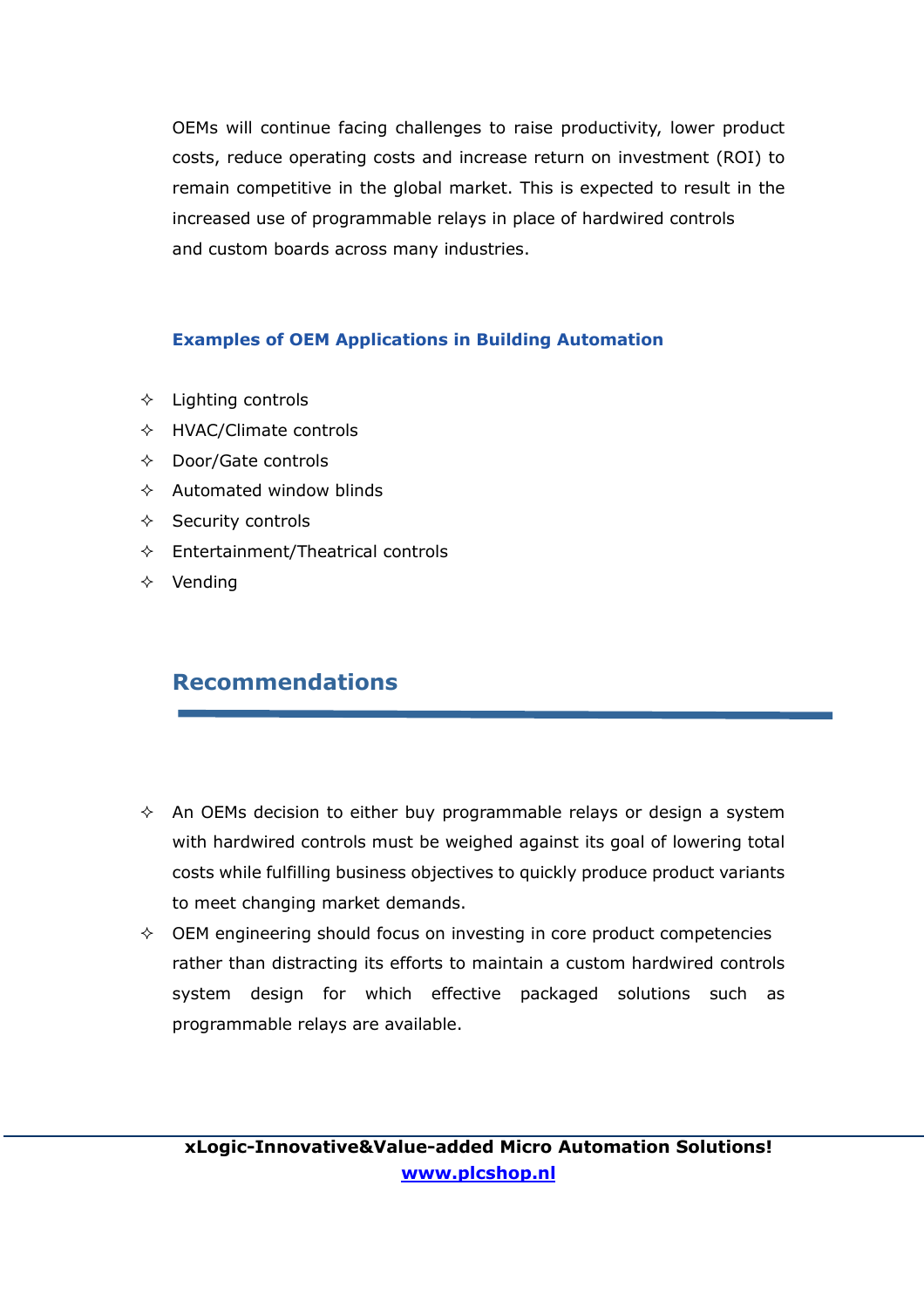- $\diamond$  OEMs must focus on improvements in their products that bring their customers higher productivity at a lower cost and carefully evaluate the contribution of programmable relays, in comparison to hardwired controls, toward reduced design and support time, smaller product sizes, and lower total costs.
- $\Diamond$  Once the requirement for programmable relays is determined, OEMs should work with a programmable relay supplier that has a proven track record for supporting their products for many years throughout their lifecycle changes, as some suppliers may not be able to fulfill such a commitment.
- $\Diamond$  At the end of the day, application fitness and total cost of ownership is what must guide the controls product selection for OEMs.

#### Programmable Relay Suppliers focused on OEM needs

Suppliers of programmable relays offer a wide variety of programmable products along with many related electro-mechanical control products. All products are developed according to common electrical standards for a wide range of OEM industrial and commercial applications. Programmable relay suppliers are able to leverage the vigorous required reliability of their products through the testing they have performed, along with the field experience of thousands of customers. Leading programmable relay suppliers also place high importance on providing both global and local support of their control products. Through sophisticated call centers, OEMs are able to contact experts at the programmable relay supplier for both technical and transactional support, often 24/7, from anywhere in the world. The OEM benefits from the supplier's resources of technical expertise along with worldwide inventory and shipping capabilities, so the OEM can concentrate more on developing equipment and serving their customers. Many larger suppliers also offer extensive local application support that can help OEMs in the new design phase of their product. OEMs can also be confident that leading programmable relay suppliers will provide availability